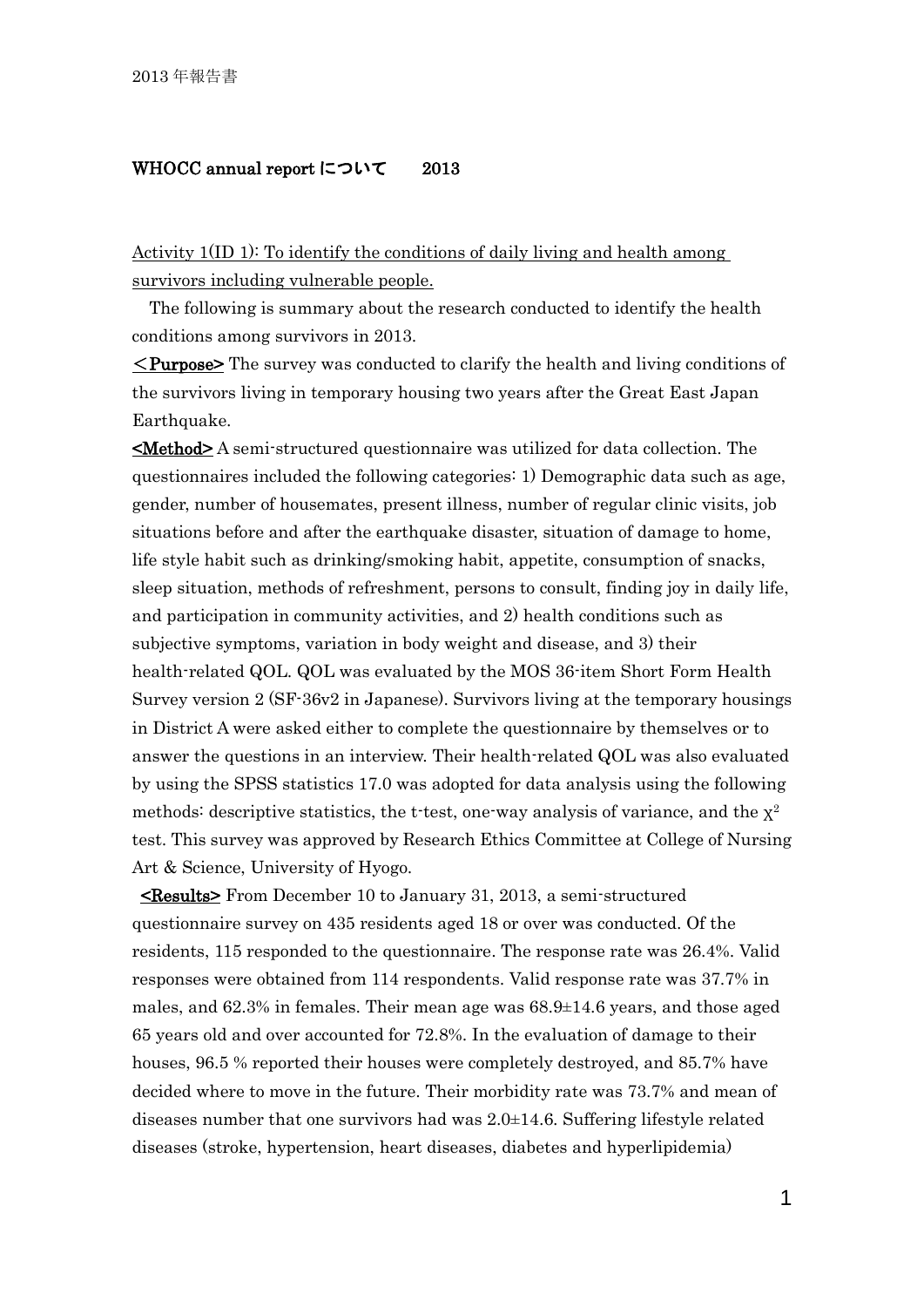accounted for 64.3% and highest morbidity was hypertension (51.2%). Sixty three respondents (62.4%) complained of subjective symptoms. In response to the question about present health conditions, 69.3% of respondents answered "good" and 30.7% of respondents answered "not good". There were no relevant between present health conditions and morbidity rate. On the other hand, there were relevant between present health conditions and subjective symptoms (p<0.001). People who have no subjective symptoms thought their good health conditions. On having fun in their daily life, there were 74.3% of the respondents and 70.2% of the respondents joined the community activities or events/group activities held at the temporary housing. On the relevant among the morbidity rate, presence or absence of subjective symptoms and present health conditions of the respondents joined the community activities, there were significant difference on the morbidity rate  $(p=0.005)$ . The rate of people who have disease joined the community activities was higher than people who have no disease.

<Suggestions> The results show that the survivors living in temporary housing in District A continued to face health problems/issues which had been affected with before the earthquake. Especially, nurses should pay attention to people who have subjective symptoms on supporting life and health of survivors living in temporary housing. In addition, the possibility of promoting the health maintenance for people who had diseases would be suggested by holding activities or events which were related health because of high rate of people who have disease join the activities.

Activity 2 (ID 3): To validate existing guidelines for vulnerable people and nurses who care for them.

 The following study was conducted to validate the guidelines for nurses taking care of pregnant and childrearing women.

<Purpose> The purpose of this study was to examine the usefulness of the guideline for pregnant women at the time of disaster and preparedness. The validation for usefulness was examined based on the experience of the Great East Japan Earthquake.

**Kethod** An interview was conducted for nurses who engaged in care for pregnant women and child-rearing mothers at medical facilities in the areas affected by the earthquake. The guideline titled as "Nursing Care for Pregnant Women, Postpartum Mothers, Newborns and Their Families - Be Prepared before Disaster Strikes." It was consisted of 2 prats – in normal times and in disaster time-. In normal time, it constituted the preparedness which was "Prepare your ward during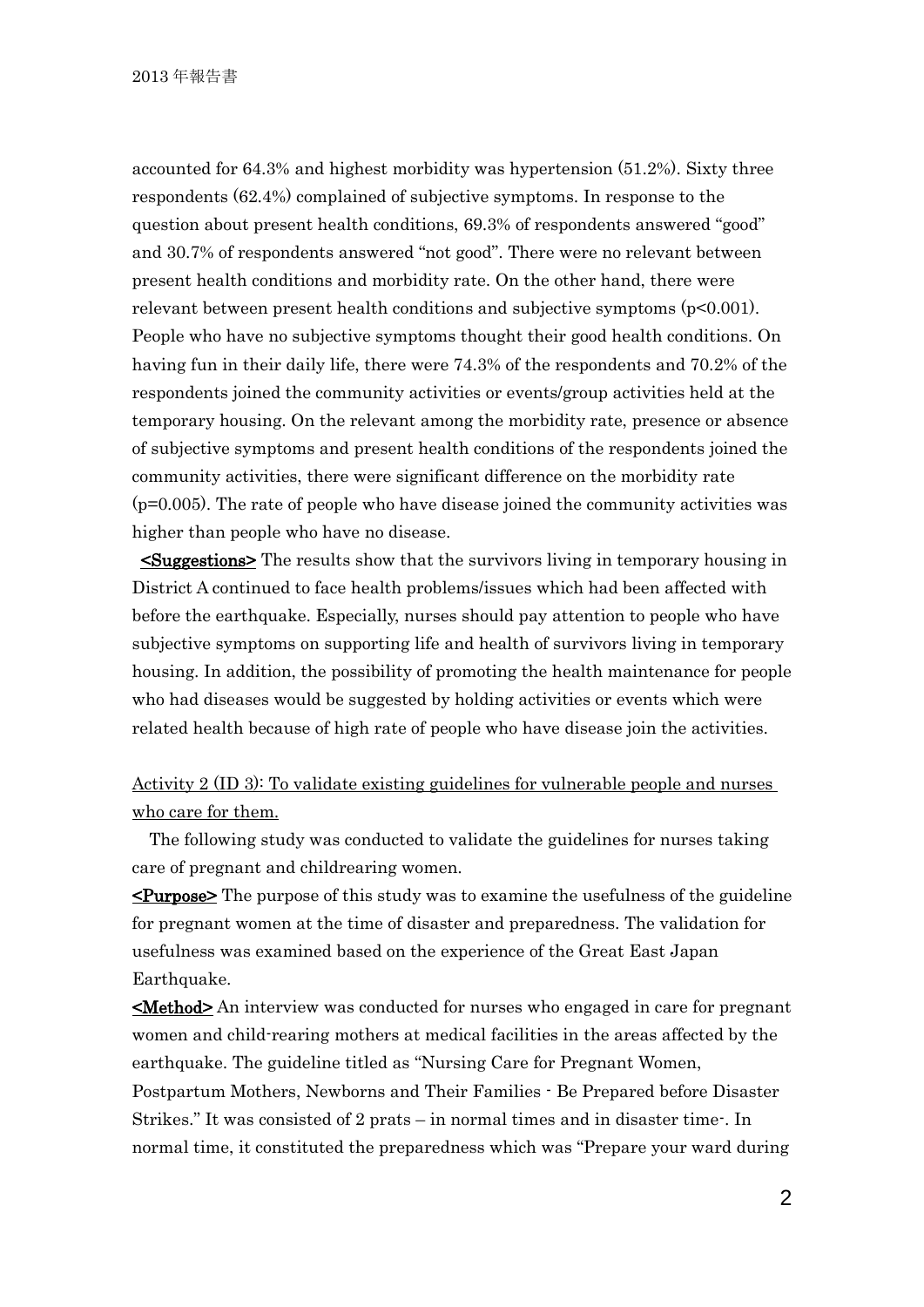normal times". In disaster time, there were 6 components that were 1) Ensure safety, and offer a sense of security, 2) Nursing care for physical and mental health, 3) Adjusting your cognition, and support day-to-day life and health, 4) Caring for mental health, 5) Assisting labor outside of medical facilities and 6) Cooperation with the family members. This survey was approved by Research Ethics Committee at College of Nursing Art & Science, University of Hyogo.

**Kesults** Eleven nurses participated with consent. Nurses expressed which the contents in the guideline were suitable and were also useful under disaster situation. Furthermore, participants mentioned that the contents about "symptoms of physical and mental health when a disaster happens", "nursing care for mental health" and "the health of nurses who are suffered from a disaster" were especially essential and beneficial for them to take care of pregnant women and others.

These results were disseminated to inside Japan by the Academic Conference and Journal of Japan Maternity Nursing. The result titled "The usefulness of the guideline for nurses who care for pregnant women and child-rearing mothers at the time of disaster" was published in the Journal. The results were also disseminated to inside and outside of Japan through our web site.

## Activity 3(ID 4): To validate the core competencies for disaster nursing developed by WHO and ICN.

The disaster nursing competencies for undergraduate students was developed by our Center of Excellent program funded by Japanese Government in 2008. Based on our competencies, disaster nursing competencies for nurses were developed in relation with WHO, International Confederation of Nurses, and our Research Institute, University of Hyogo. Based on nursing practice at the time of the Great East Japan Earthquake and our research results explaining in another section of this report, the competencies were examined.

The prevention/mitigation competencies include 2 domains; one is "Risk Redaction, Disease Prevention and Health Promotion", and the other is "Policy Development and Planning". In Risk Redaction, Disease Prevention and Health Promotion, the following activities were included such as conducting the survey, providing health consultation and health education for survivors living in temporary housing (see details in reference to Activity 1, Activity 6, and Activity 8 in this report). One of roles in disaster nursing was participating in disaster planning (see details in reference to Activity 8). It was shown that disaster nursing competencies –"Participates in disaster planning and policy development" in "Policy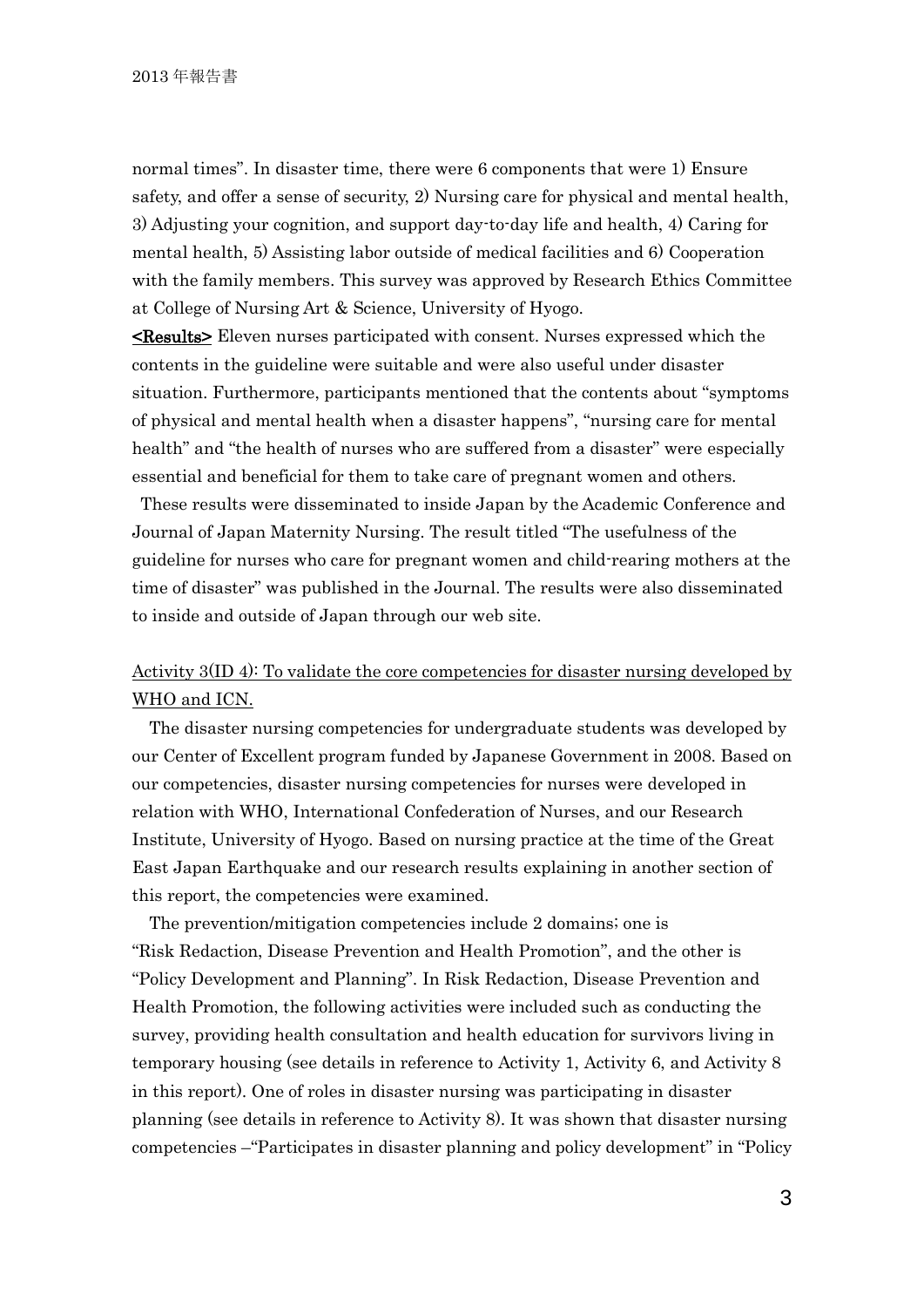Development and Planning". In "Policy Development and Planning", there were "Describes the role of public health in disaster and how it relates to the nurse's role". The research for activities of support nurses coming from outside the disaster site (see details in reference to Activity 9) was represented the realistic nursing disaster competencies.

The preparedness competencies include 3 domains; "Ethical Practice, Legal Practice and Accountability", "Communication and Information Sharing" and "Education and Preparedness". The research for validation of guideline (see details in reference to Activity 2) and the health consultation for survivors living in temporary housing (see details in reference to Activity 1) and the research for support nursing activities (see details in reference to Activity 9) to survivors suggested the "Accountability". In the research for network-systems (see details in reference to Activity 4), the supportive network system was created to adjust itself to the needs of nursing at the disaster sites. This supportive network system has roles of coordination and provision information among the disaster response team. It was shown that disaster nursing competencies - "Communication and Information Sharing". The conducting education programs for teachers/faculties and nurses (see details in reference to Activity 7) and educational programs for community people (details in reference to Activity 6) and the conducted research (details in reference to Activity 1, Activity 2, Activity 4 and Activity 9) supported contents of competencies in "Education and Preparedness".

The response competencies include 4 domains; "Care of the Community", "Care of Individuals and Families", "Psychological Care", and "Care of Vulnerable Population". The activities of support nurses (details in reference to Activity 9) were fitted in "Care of Communities". The survey for validation of guideline revealed how to care for Vulnerable Population, Individuals and Families. This survey explained the practical ways of "Care of Individuals and Families" and "Care of Vulnerable Population".

"Long-term Individual, Family and Community Recovery" was one competency in the recovery/rehabilitation competency. The activities of support nurses (details in reference to Activity 9) were represented the "Long-term Individual, Family and Community Recovery". In addition, the research and the health consultation for survivors living in temporary housing (see details in reference to Activity 1, Activity 6 and Activity 8) was also related this competencies.

On the other hands, the importance of the ability of stress management for nurses themselves was identified by research about support nurses activities (see details in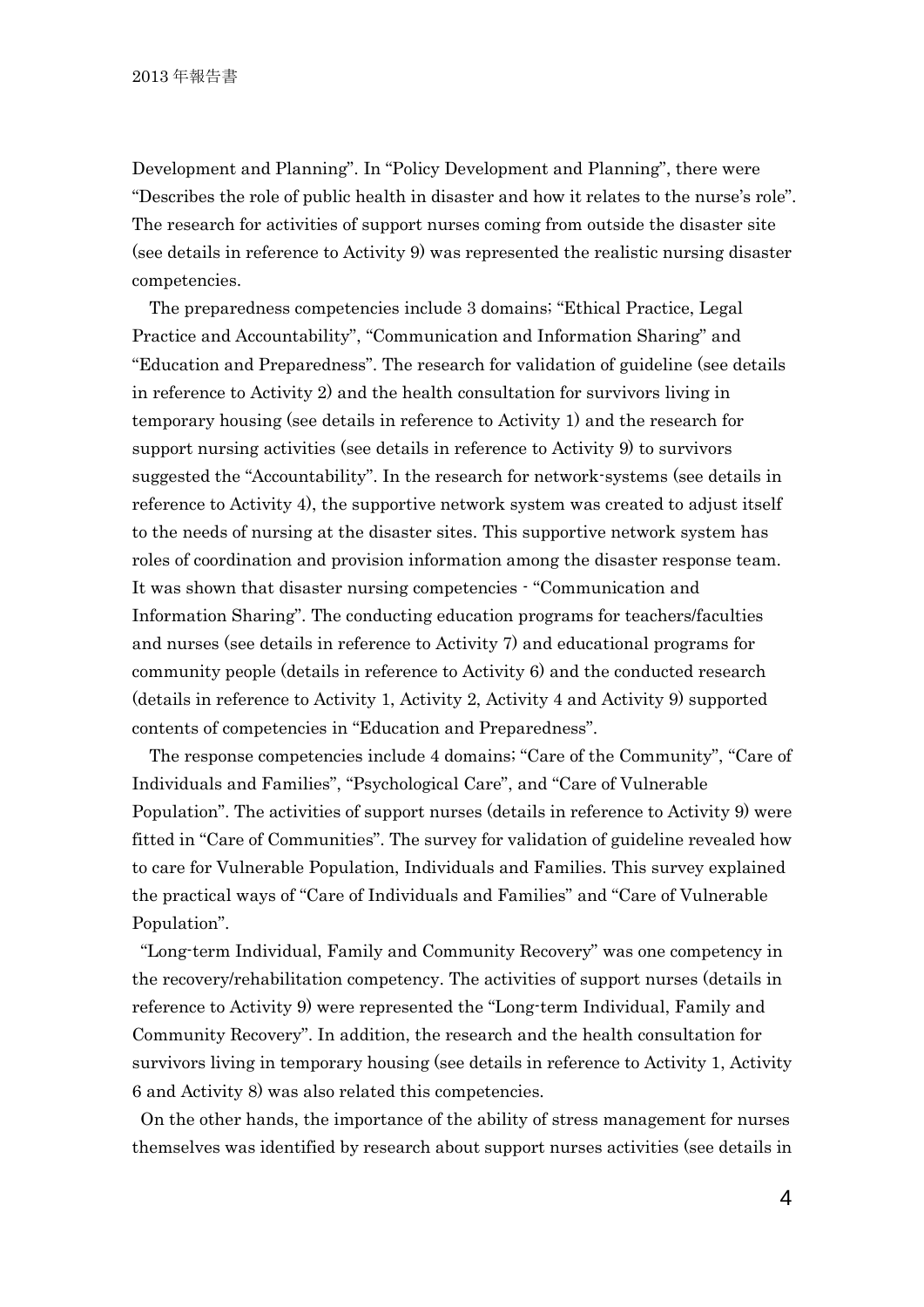reference to Activity 9). The ability of stress management of nurses would be included in the disaster nursing competencies.

Activity 4(ID 6):To develop effective network-systems among organization related to nursing, such as professional organizations, Ministry of Health, University, Academic organizations, and other inter-professional organizations, such as Medical organizations, as well

A systematic literature review was conducted in order to identify an effective nursing supportive network system in disasters. In order to clarify how the effective network system of nursing support was constructed for the Great East Japan Earthquake (GEJE), two years of literatures including research papers concerning GEJE, GEJE reports edited by Japanese Nursing Association Publishing Company and organizations at the sites of disaster, materials from Japan Society of Disaster Nursing were analyzed. Until 30th Oct, 2013, 4614 titles related to "GEJE" were extracted. They were filtered using the keywords combination "GEJE / Supportive network / Nursing" and resulted in 66 titles.

**Kesults** Through analysis of these resources, it was found the supportive network system was created to adjust itself to the needs of nursing at the disaster sites. The network needs during the disaster were categorized into five types as follow. The support network for the needs of "the evacuation of patients" were created among already existed networks and spontaneously created network worked together effectively. In the "support to the local nurses," support service window and resident coordinators were set as a channel between outer supportive networks and inner networks in order to support a new expanded network. For the "Continuity of medical care," the new networks were born due to the cooperation among local existing networks, organizations, and medical personnel in the area. By supply of satellite phones, direct negotiation of the medical staff, and outside supporters, "transportation of patients out of the disaster area" were carried out smoothly. In the "daily life support and care for people in the disaster areas," the nurses in the disaster areas worked as coordinators to cooperate with the support nurses, so supportive networks both inside and outside of the disaster areas could work appropriately to the needs of people.

These results were disseminated in the 3rd international conference of the World Society of Disaster Nursing (WSDN).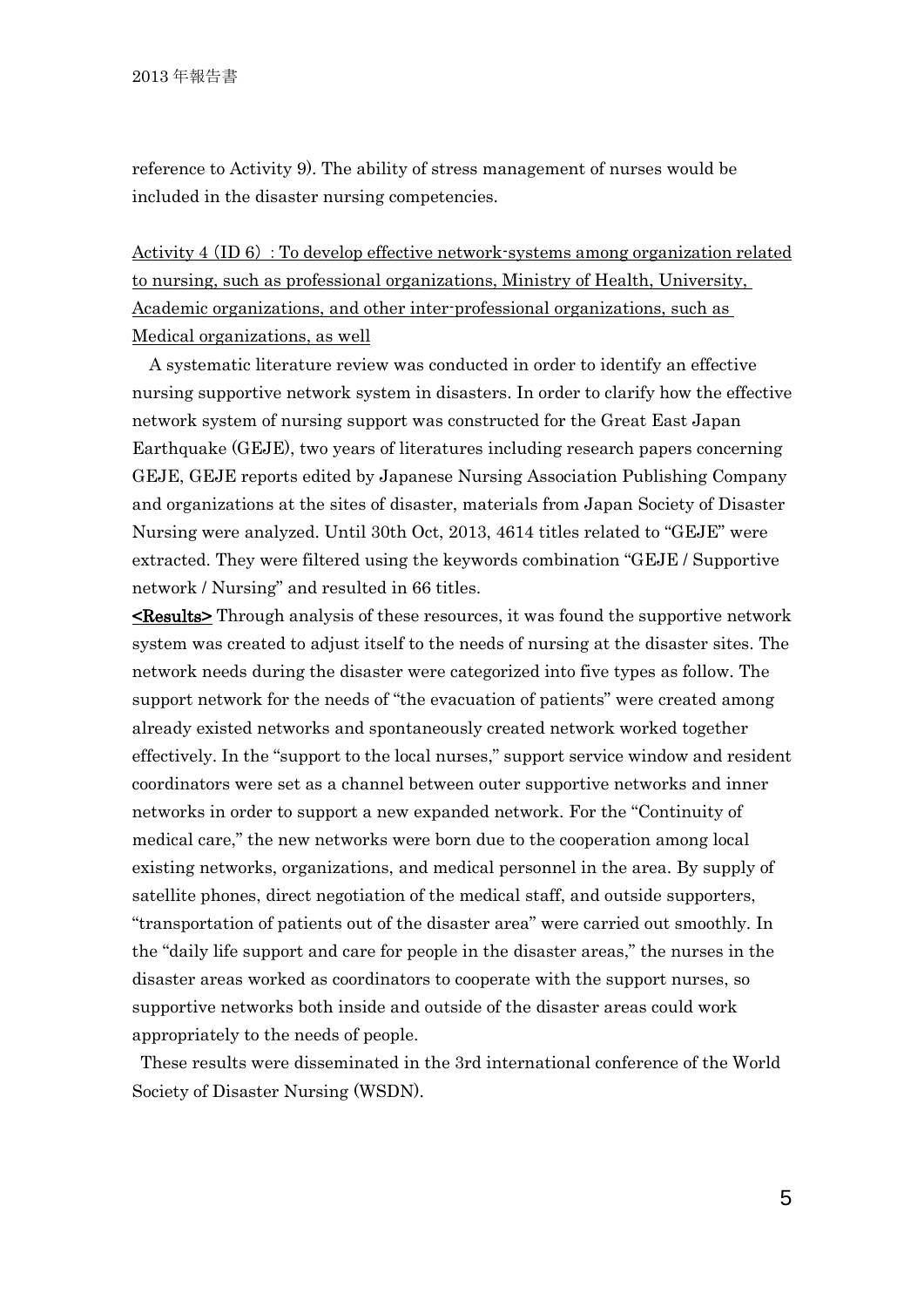Activity  $5 (ID7)$ : To develop methods of effective provision of information/knowledge to disaster affected countries through APEDNN in collaboration with WHO-WPRO

On the methods of gathering/sharing information, there were 3 ways; personal network, formal network and accessible public information sources such as web pages including Government or Non-Governmental Organizations. On the methods of distributing information, sending emails through the existing network and the existing web page were beneficial ways.

When Typhoon Haiyan happened in November, 2013, in order to gather information about disaster area was useful to access personal and formal networks. The networks included the Asia Pacific Emergency and Disaster Nursing Network (APEDNN), Global Network of WHO Collaborating Canters for Nursing and Midwifery, and personal network. Furthermore, several universities which were a member of the Asia Pacific Emergency and Disaster Nursing Network (APEDNN) and Global Network of WHO Collaborating Centres for Nursing and Midwifery were contacted to accumulate their activities related to Typhoon Haiyan and to seek possibility of collaboration work.

To gather the information in Japan, web pages which were World Health Organization (WHO), WHO-Western Pacific Regional Office (WPRO), Office of the United Nations High Commissioner for Refugees (UNHCR), UN Office for the Coordination of Humanitarian Affairs (UNOCHA), UN Children's Fund (UNICEF) and Philippines Government were accessed. The information was summarized, and brief reports were distributed through the Web page of our Research Institute. These summary reports were useful and valuable to understand the situation at the disaster site.

The Graph structural analysis for tweet as the other method to identify a reliable data source related to disaster affected area was utilized. On the Typhoon Haiyan in November 2013, tweets of "Twitter" were analyzed by graph structural analysis. Three information sources received attention were identified. These information sources were major news media in Philippines. In challenges for the future, an effectiveness of this method will be validated at the time of future disaster. Furthermore, it is necessary to build mechanism to be shared the identified reliable media resource for nurses taking care of survivors in disaster affected area.

Activity  $6 (ID8)$ : To conduct and disseminate training/educational programs for mitigation of the impact of disasters on community members, particularly those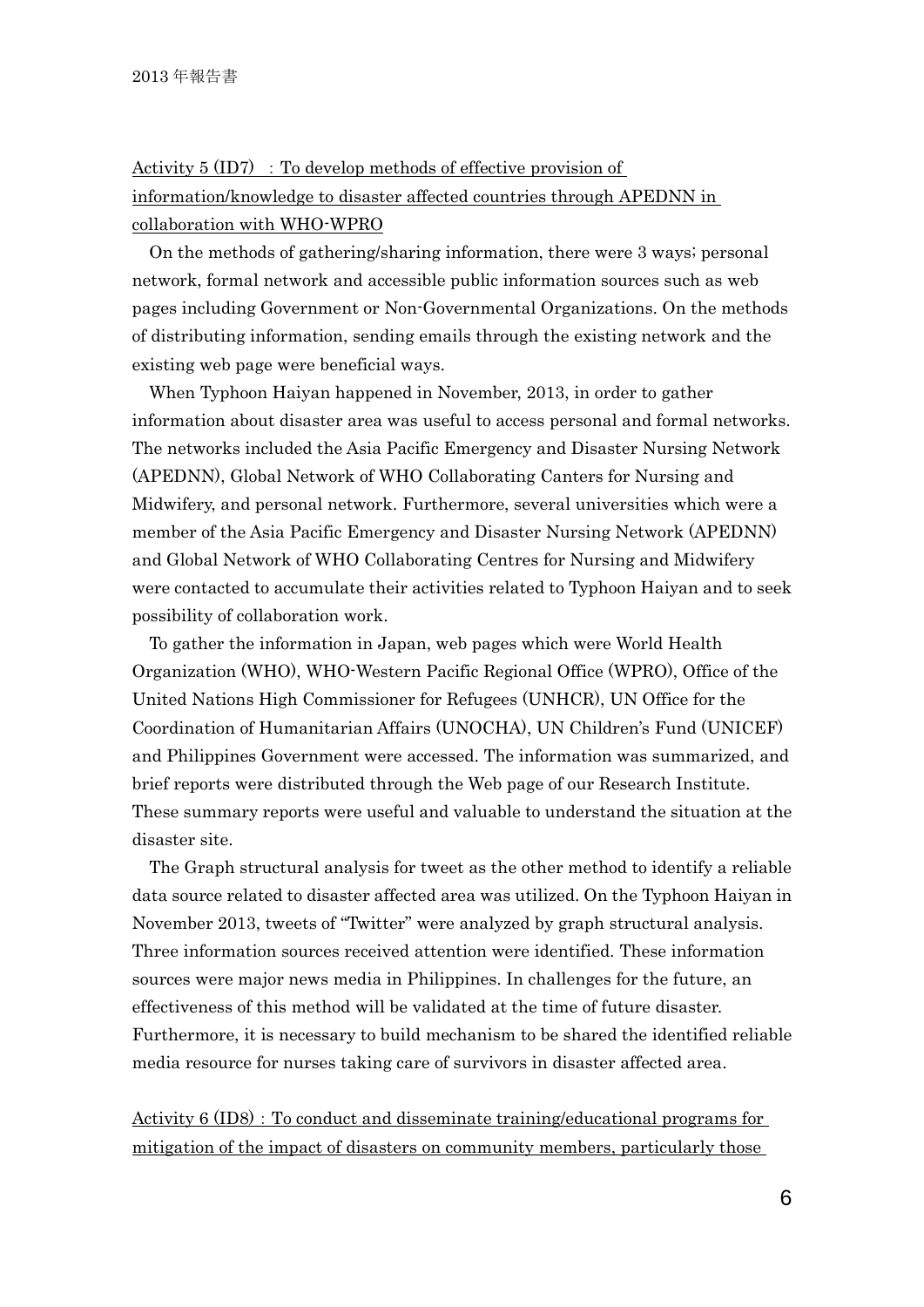## most vulnerable, including: elderly, children, bearing and rearing women, and disabled.

Three educational programs were conducted in Japan. Health education program for survivors in Kesennuma city where had seriously damaged by the Great East Japan was conducted with faculties of Miyagi University. The second mitigation education program was for elementary school students. The third program was mitigation education for junior high school teacher.

Health education programs for survivors living in temporary housing were developed based on nursing activities after the Great East Japan Earthquake and the research results of health and living conditions among survivors. Nursing activities in Japan included health examination, health consultation, and Mini-lecture about health. Six educational programs in order to maintain good health among survivors at temporary housing after the disaster were provided. The titles of educational programs were the follows: "Lecture of arterial sclerosis", "Lecture of heat exhaustion", "Health consultation", "Lecture of dementia", "Lecture of relaxation", and "Measurement of physical fitness and Health consultation". Each session of the programs lasted fifteen or twenty minutes. Total number of participants was 98 people. On the effects of programs, participants more kept attention to their physical conditions, and changed their life styles in temporary housing after disaster. Through health consultations provided nurses, survivors paid more attentions to own health conditions, and improved their self-care ability.

In addition, the disaster mitigation education was conducted to the elementary school students in summer school. The contents of education were "what is and how to use an automatic external defibrillator (AED)", "How to do Basic Life Support (BLS)" and "How to evacuate to safety areas during disaster". Children were interested in AED and BLS and manipulated AED/BLS with each other. It was realized that the summer school was good opportunity for education to elementary school students in community.

Furthermore, the disaster mitigation education was conducted for junior high school teacher. These teachers had the disaster mitigation education classes that were opened for elementary/junior high/high school teacher who came from whole of Japan. (Detail in reference to Activity 7)

Activity  $7 (ID9)$ : To develop and conduct training/educational programs including formal and continuing programs for fostering of trainers in health emergency management.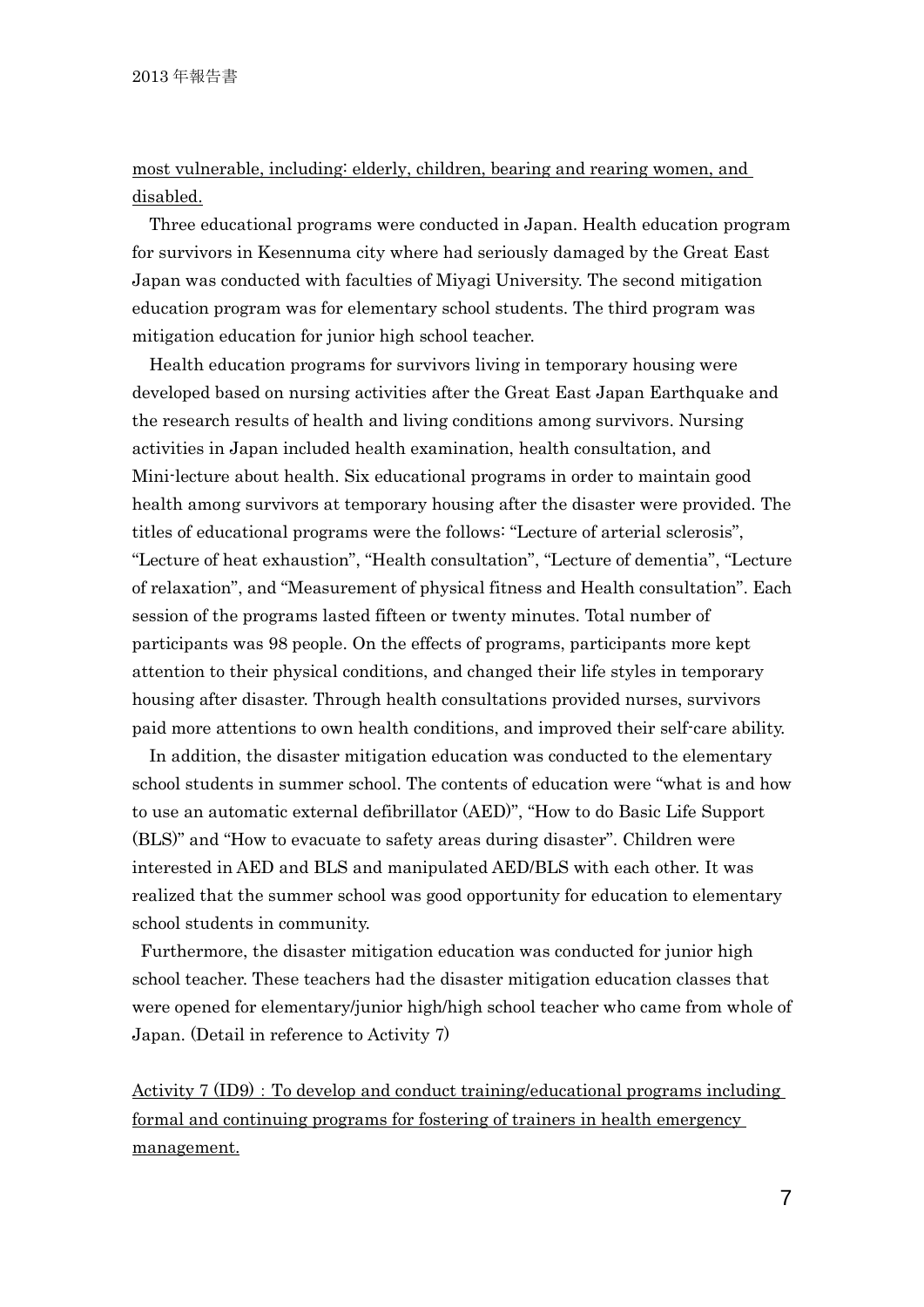There are two education programs designed for teachers and/or for nurses. After the Great East Japan Earthquake, it had increased educational needs for nurses. The extension course titled as "The education methods of disaster nursing" was conducted to teachers/faculties, and nurses. The courses were divided into 2 parts; educational contents in disaster nursing and educational method on disaster nursing education. The contents included that basic knowledge of disaster nursing, disaster nursing competency, vulnerable people with special needs and nursing care for them, disaster mitigation education, and others. The education methods included knowledge of lecture, practice, seminar, or simulation method. Faculties and teachers participating in this course mentioned contents of the course were useful for them.

Based on the research results conducted by us, additional contents for training/educational programs are suggested. Nurses dispatched to disaster area are required the ability of need assessment, ability of coordination, ability of stress management by themselves, and ability of human relationship development. A detail of research was referring to Activity 9.

On the other educational program, junior high school teachers trained by our educational program provided mitigation education to their junior high school students. This program was consisting of 2 parts. One was the lecture about disaster, the situation in disaster, and care for people. The other was seminar using simulation method. It was the game called community leader game. Students assumed as community leader and seek support from ordinary people, public administrators, and others under disaster situation. Junior high school teachers had the disaster mitigation education classes that were opened for elementary/junior high/high school teacher who came from whole of Japan. It has the potential of expanding the disaster mitigation education for various age schools in whole of Japan.

Educational programs for the relief nurses were developed and provided by the Hyogo Nursing Association and our Research Institute. The program was divided into 2 steps; Basic session and Follow up session. Basic session was conducted in 2012. In 2013, participants learned hospital disaster preparedness and building a network among neighboring hospitals in the follow up session. A detail of activity is refer to Activity 8. This lecture will need to refine for distributing all over the world.

Activity 8 (ID11): To clarify roles and functions of nurses by disaster cycle Disaster cycle was included 3 phases – response phase, recovery/rehabilitation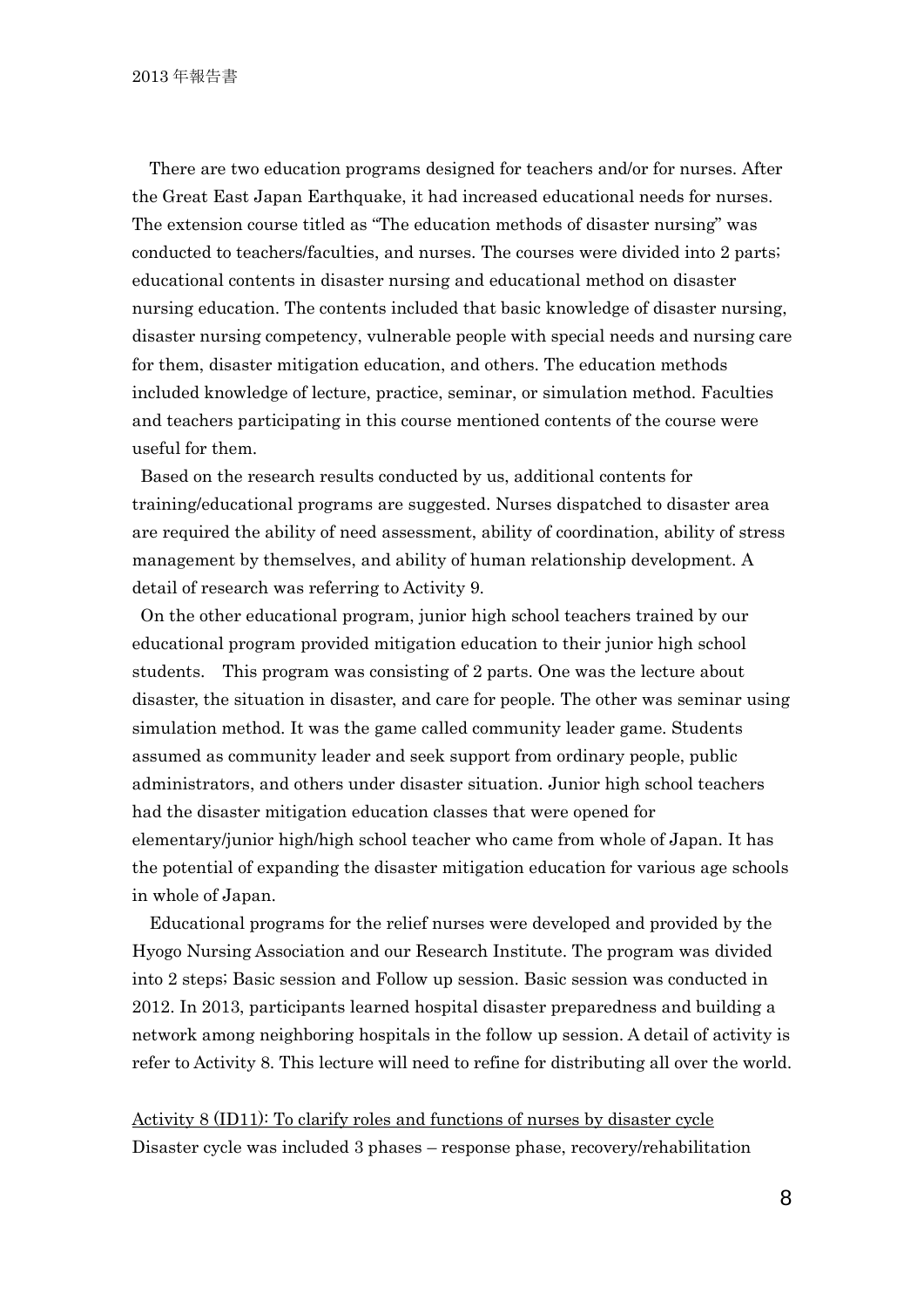phase and preparedness phase. In response phase, ICN Framework of Disaster Nursing Competencies provided nurse's role which were "Identifies the changing needs of survivors and revises plan of care as required", "Teaches survivors' strategies for prevention of disease and injury" and "Collaborates with the existing health care community for health maintenance and health care". In response phase, It was revealed in research that support nurses coming from outside the disaster site played roles which were "establishing a base of operations and a system" and "sharing information among public health nurses at the disaster site".( A detail of activity are refer to Activity 9).

In recovery/rehabilitation phase, ICN Framework of Disaster Nursing Competencies provided nurse's role which were "Identifies the changing needs of survivors and revises plan of care as required", "Teaches survivors strategies for prevention of disease and injury" and "Collaborates with the existing health care community for health maintenance and health care".

Our Institute and Miyagi University conducted a survey and health consultation to identify health/living condition and needs of survivors living in temporary housing in cooperation with Miyagi University in last year. In addition, health education and health consultation were hold 6 times in one year. Through the survey, health consultation and health education, nurses knew the survivors needs and had a chance to teach strategies for prevention of disease. It was clarified the nursing roles that were assessment for needs of survivor, advance of survivors' health and giving the health education. Furthermore nurses established a network to assist survivors among relevant organization and community. These activities showed how to act nurse's role in disaster recovery/rehabilitation phase and provided good practices. Details of activity are referred to Activity 1 and Activity 6.

In disaster preparedness phase, nurses have one of roles to participate in disaster planning in ICN Framework of Disaster Nursing Competencies. Hyogo Nursing Association joined Hyogo Disaster Planning Committee and our faculties also participated the Committee as disaster nursing specialist.

The educational training for nurses was provided by the Hyogo Nursing Association and our Research Institute. Nurses participating the training created the disaster response manual of owns hospital, and they discussed how to do effective preparedness with the disaster response manual. Furthermore, they discussed how to build a network of neighboring hospitals in this program. Through this program, they were clarified the roles of nurses in disaster preparedness phase that were "participation of the disaster planning" and "building network". In

9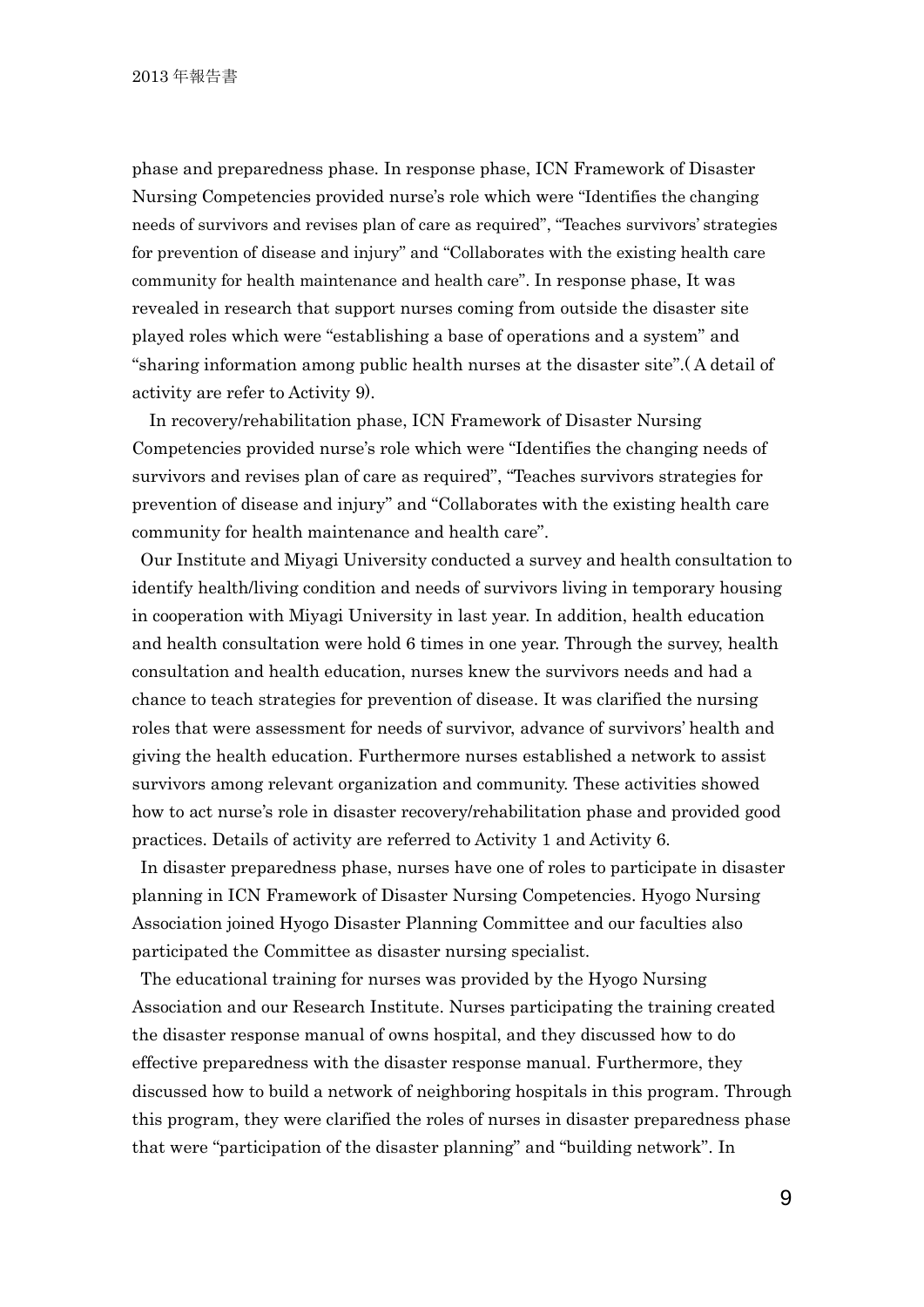addition, nursing association has a role that they give disaster mitigation education for nurses.

## Activity 9 (ID13): To identify activities among support nurses coming from outside the disaster site

When Great East Japan Earthquake happened, Hyogo prefecture and cities/towns dispatched about 1600 public health nurses to the area affected by the Great East Japan Earthquake (Kesennuma city, Minamisanriku-cho, and Ishinomaki city in Miyagi Prefecture). These nurses kept records about their activities. One thousands seventy two activity logs and reports of public health nurses between 10 days and seven months after the disaster that were analyzed to identify their activities.

The results of the analysis revealed the following challenges according to the period experienced by nurses who provided support from the outside of the disaster. Immediately after the disaster occurred, challenges in the early stage of providing support included, "establishing a base of operations and a system" and "sharing information among public health nurses at the disaster site."

Challenges experienced during the first month following the disaster included, "the sharing of information between public health nurses from prefectural health centers and cities in the disaster area," "sharing of information between support teams and other professionals," "ascertaining the needs of all the shelters set up because of the serious damage," and "implementing measures for the prevention of infectious diseases at shelters."

The challenges experienced 1 to 3 months following the disaster included, "summarizing the results of nursing activities performed at shelters and other locations," "securing health care support staff for shelters," and "providing mental and physical support to staff members in the disaster area."

The transfer of survivors to temporary housing began two and a half months after the disaster, and the related challenges included, "developing a support system for people living in temporary housing" and "developing a public health activities system, following the withdrawal of outside support during the reconstruction period."

The challenges experienced irrespective of the period included, "conflicts between public health nurses involved in deciding the activity," and "deficiencies of health activities in local community from normal times."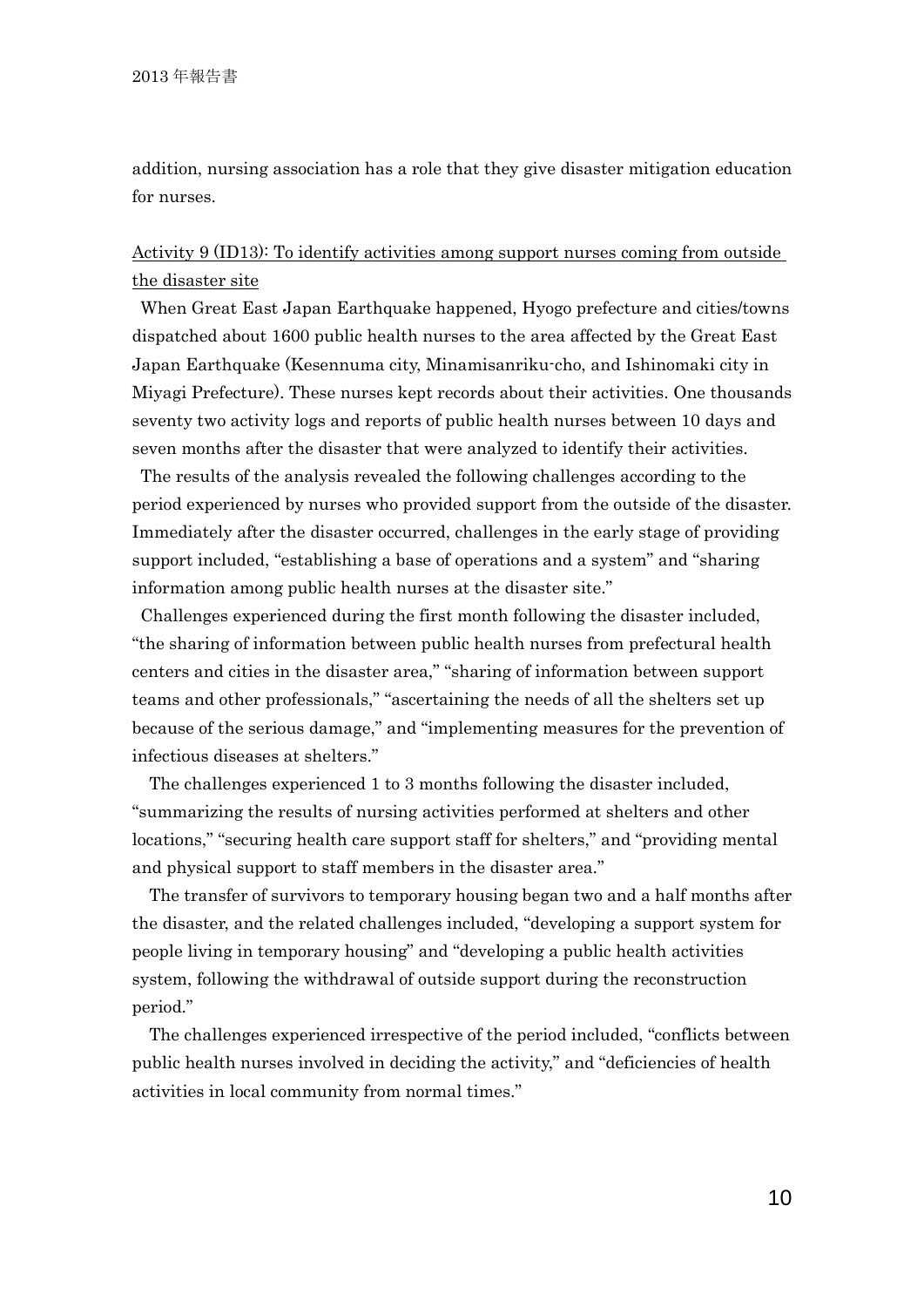2. Please briefly describe your collaboration with WHO in regards to the activities of the WHO collaborating center during the past 12 months (e.g. means of communication, frequency of contact, visits to or from WHO). Please feel free to mention any difficulties encountered (if any) and to provide suggestions for increased or improved communication (if applicable).

Western Pacific Regional Office of WHO published the bulletin report which is "NURSES AND MIDWIVES IN ACTION DURING EMERGENCIES AND

DISASTERS – Case Studies from the Western Pacific Region". One article in the bulletin was reported by our institute, Dr. Yamamoto and others, titled as "The 2004 Mid-Niigata Prefecture Earthquake: The Role of Nurses in Addressing Women's Health Needs after Disaster". It showed collaborations with WHO in order to share the experience and to disseminate the knowledge based on the research results in the world.

There is WHO Kobe Research Center in Kobe city closed to our Institute. Our university were making plan that was internship in WHO Kobe Research Center and WHO Pacific Region as the education for following generation nurse.

3. Please briefly describe any interactions or collaborations with other WHO collaborating centers in the context of the implementation of the above activities (if any). If you are part of a network of WHO collaborating centers, please also mention the name of the network, and describe any involvement in the network during the last 12 months.

Our WHO Collaborating Centers (WHOCC) joined the Global Network of WHO Collaborating Centers for Nursing and Midwifery. They have the meeting twice of year. Last meeting of the Global Network of WHOCC for Nursing and Midwifery was held in Kobe and our WHOCC supported for holding meetings. In this year, executive director of our WHOCC was involved in planning the meeting and will join the Global Network Meeting to develop and to activate the network in Coimbra, Portugal. In addition, quarterly journals named "LINKS" were published by Global Network of WHO-CC and reports of our activity were published in LINKS to disseminate the knowledge of disaster mitigation and nurses' role in disaster.

The other network was the Asia Pacific Emergency and Disaster Nursing Network (APEDNN; http://www.wpro.who.int/hrh/documents/apednn/en/). The APEDNN have a meeting once of year in members. In every year, faculties joined